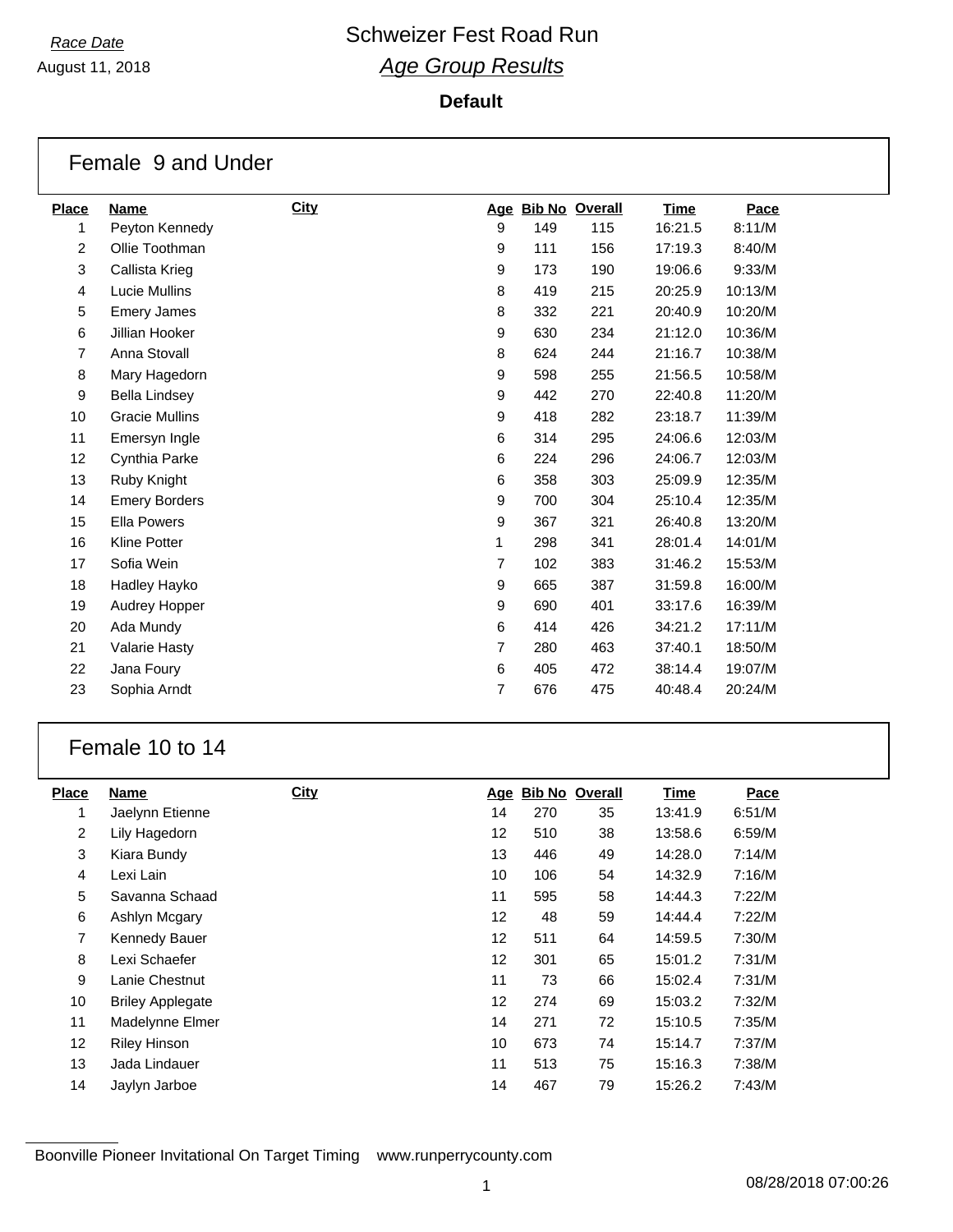August 11, 2018

**Default**

|              | Female 10 to 14       |             |    |     |                    |             |         |
|--------------|-----------------------|-------------|----|-----|--------------------|-------------|---------|
| <b>Place</b> | <b>Name</b>           | <b>City</b> |    |     | Age Bib No Overall | <b>Time</b> | Pace    |
| 15           | Chloe Sandefur        |             | 12 | 617 | 81                 | 15:33.6     | 7:47/M  |
| 16           | <b>Riley Strahl</b>   |             | 12 | 626 | 84                 | 15:37.8     | 7:49/M  |
| 17           | Lilly Toothman        |             | 11 | 112 | 85                 | 15:38.1     | 7:49/M  |
| 18           | Eleanor Kaufman       |             | 11 | 113 | 95                 | 15:51.5     | 7:56/M  |
| 19           | Lilah Drane           |             | 12 | 695 | 130                | 16:48.2     | 8:24/M  |
| 20           | <b>Lily Marion</b>    |             | 14 | 204 | 134                | 16:54.3     | 8:27/M  |
| 21           | Kayla Lindauer        |             | 13 | 303 | 136                | 16:54.8     | 8:27/M  |
| 22           | Ava Phillips          |             | 12 | 55  | 138                | 16:59.2     | 8:30/M  |
| 23           | <b>Addison Stiles</b> |             | 11 | 459 | 140                | 17:01.6     | 8:31/M  |
| 24           | Acacia Lain           |             | 13 | 290 | 144                | 17:08.6     | 8:34/M  |
| 25           | Anna Armstrong        |             | 13 | 506 | 149                | 17:10.6     | 8:35/M  |
| 26           | Presley Lloyd         |             | 12 | 618 | 151                | 17:12.2     | 8:36/M  |
| 27           | Addie Huber           |             | 12 | 584 | 154                | 17:16.4     | 8:38/M  |
| 28           | Emma Hollinden        |             | 12 | 512 | 155                | 17:16.8     | 8:38/M  |
| 29           | <b>Bryn Yeager</b>    |             | 10 | 136 | 158                | 17:30.9     | 8:45/M  |
| 30           | Cyrilla Sommer        |             | 12 | 289 | 164                | 17:45.7     | 8:53/M  |
| 31           | Summer Guillaume      |             | 11 | 146 | 166                | 17:47.0     | 8:54/M  |
| 32           | Olivia Hooker         |             | 11 | 623 | 170                | 17:59.3     | 9:00/M  |
| 33           | Mia Waninger          |             | 12 | 565 | 176                | 18:10.4     | 9:05/M  |
| 34           | Meredith Hubert       |             | 12 | 268 | 183                | 18:43.9     | 9:22/M  |
| 35           | Anna Deorto           |             | 11 | 397 | 206                | 19:32.6     | 9:46/M  |
| 36           | Frankie Wilkerson     |             | 14 | 179 | 208                | 19:33.3     | 9:47/M  |
| 37           | Graci Senn            |             | 12 | 299 | 214                | 20:22.1     | 10:11/M |
| 38           | Reese Ford            |             | 11 | 646 | 223                | 20:49.7     | 10:25/M |
| 39           | Maddie Leinenbach     |             | 12 | 573 | 224                | 20:50.4     | 10:25/M |
| 40           | Madisyn Raven         |             | 12 | 79  | 225                | 20:57.1     | 10:29/M |
| 41           | <b>Allie Shadwick</b> |             | 11 | 287 | 228                | 21:06.1     | 10:33/M |
| 42           | Kendra Schraner       |             | 11 | 300 | 242                | 21:15.8     | 10:38/M |
| 43           | Jersie Vinson         |             | 11 | 6   | 243                | 21:16.0     | 10:38/M |
| 44           | Amara Combs           |             | 12 | 202 | 268                | 22:36.6     | 11:18/M |
| 45           | Shelby Dlckman        |             | 11 | 343 | 274                | 22:51.2     | 11:26/M |
| 46           | Lorelai Lindsey       |             | 12 | 441 | 276                | 23:05.1     | 11:33/M |
| 47           | Kallie Gayer          |             | 11 | 683 | 277                | 23:05.2     | 11:33/M |
| 48           | Addi Pruitt           |             | 11 | 656 | 290                | 23:56.2     | 11:58/M |
| 49           | Samantha Wilkerson    |             | 11 | 176 | 316                | 26:17.1     | 13:09/M |
| 50           | Lydia Hollinden       |             | 10 | 579 | 323                | 27:00.6     | 13:30/M |
| 51           | <b>Lilly Kieser</b>   |             | 11 | 276 | 351                | 28:23.0     | 14:12/M |
| 52           | Reagan Bumm           |             | 10 | 694 | 360                | 29:17.9     | 14:39/M |
| 53           | Kyla Casebolt         |             | 14 | 320 | 362                | 29:34.9     | 14:47/M |
| 54           | Amity Nash            |             | 14 | 239 | 365                | 29:52.4     | 14:56/M |
| 55           | Allison Whitworth     |             | 14 | 286 | 367                | 29:53.0     | 14:57/M |
| 56           | Summer Faulkenberg    |             | 14 | 266 | 368                | 29:53.6     | 14:57/M |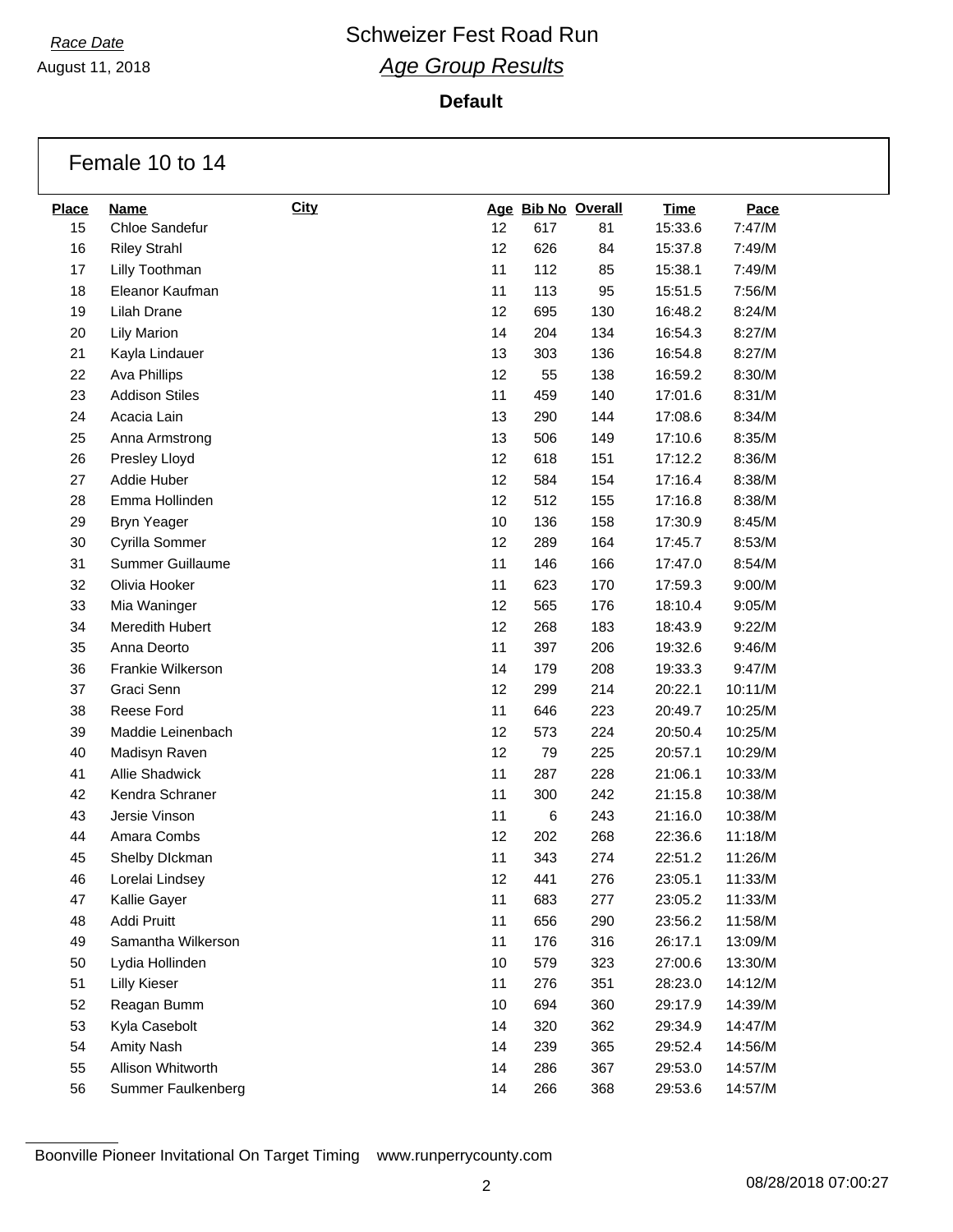August 11, 2018

#### **Default**

|                    | Female 10 to 14           |             |    |     |                           |                        |                 |  |
|--------------------|---------------------------|-------------|----|-----|---------------------------|------------------------|-----------------|--|
|                    |                           |             |    |     |                           |                        |                 |  |
| <b>Place</b><br>57 | <b>Name</b><br>Kyla Krutz | <b>City</b> | 14 | 712 | Age Bib No Overall<br>382 | <b>Time</b><br>31:30.2 | Pace<br>15:45/M |  |
| 58                 | Jillian Kennedy           |             | 14 | 153 | 397                       | 32:50.6                | 16:25/M         |  |
| 59                 | Grace Hopper              |             | 11 | 689 | 402                       | 33:18.2                | 16:39/M         |  |
| 60                 | <b>Bella Jones</b>        |             | 11 | 279 | 416                       | 34:03.2                | 17:02/M         |  |
|                    |                           |             |    |     |                           |                        |                 |  |
|                    | Female 15 to 19           |             |    |     |                           |                        |                 |  |
| <b>Place</b>       | <b>Name</b>               | <b>City</b> |    |     | Age Bib No Overall        | <b>Time</b>            | Pace            |  |
| $\mathbf{1}$       | Elena Hagedorn            |             | 15 | 509 | 56                        | 14:39.0                | 7:20/M          |  |
| 2                  | Hayley Wroe               |             | 15 | 288 | 57                        | 14:39.1                | 7:20/M          |  |
| 3                  | Haylee Lawalin            |             | 16 | 120 | 70                        | 15:10.2                | 7:35/M          |  |
| 4                  | Macey Emmons              |             | 17 | 687 | 71                        | 15:10.3                | 7:35/M          |  |
| 5                  | Mariah Klueh              |             | 18 | 636 | 77                        | 15:21.3                | 7:41/M          |  |
| 6                  | Rhiannon Campbell         |             | 15 | 505 | 90                        | 15:42.6                | 7:51/M          |  |
| $\overline{7}$     | Calyllyn Peter            |             | 17 | 487 | 98                        | 15:53.6                | 7:57/M          |  |
| 8                  | Alex Blankenship          |             | 17 | 577 | 108                       | 16:06.0                | 8:03/M          |  |
| 9                  | Emma Harding              |             | 15 | 426 | 111                       | 16:16.1                | 8:08/M          |  |
| 10                 | Marie Anderson            |             | 16 | 686 | 112                       | 16:18.1                | 8:09/M          |  |
| 11                 | Laura Strehl              |             | 15 | 550 | 124                       | 16:37.7                | 8:19/M          |  |
| 12                 | Grace Gehlhausen          |             | 15 | 312 | 161                       | 17:39.8                | 8:50/M          |  |
| 13                 | Chloe Carman              |             | 17 | 292 | 163                       | 17:43.2                | 8:52/M          |  |
| 14                 | Mariah Kuric              |             | 19 | 634 | 167                       | 17:47.8                | 8:54/M          |  |
| 15                 | <b>Taylor Goffinet</b>    |             | 16 | 291 | 172                       | 18:06.3                | 9:03/M          |  |
| 16                 | Valorie Casebolt          |             | 19 | 317 | 174                       | 18:09.5                | 9:05/M          |  |
| 17                 | Olivia Fowler             |             | 16 | 527 | 180                       | 18:18.8                | 9:09/M          |  |
| 18                 | Hannah Sauer              |             | 17 | 66  | 209                       | 19:50.3                | 9:55/M          |  |
| 19                 | Matteson Padgett          |             | 15 | 90  | 309                       | 25:51.6                | 12:56/M         |  |
| 20                 | Claire Franzman           |             | 15 | 322 | 313                       | 26:05.5                | 13:03/M         |  |
| 21                 | <b>Beth Whitworth</b>     |             | 17 | 285 | 318                       | 26:26.2                | 13:13/M         |  |
| 22                 | Maddie Rogers             |             | 15 | 437 | 319                       | 26:26.3                | 13:13/M         |  |
| 23                 | <b>Hallie Foe</b>         |             | 17 | 261 | 320                       | 26:40.6                | 13:20/M         |  |
| 24                 | Regan Whitlow             |             | 16 | 554 | 325                       | 27:12.4                | 13:36/M         |  |
| 25                 | Jalynn Pruitt             |             | 19 | 705 | 347                       | 28:21.2                | 14:11/M         |  |
| 26                 | Katie Goffinet            |             | 19 | 582 | 349                       | 28:21.5                | 14:11/M         |  |
| 27                 | Emma Kohnert              |             | 19 | 668 | 350                       | 28:22.4                | 14:11/M         |  |
| 28                 | Brenna Franzman           |             | 17 | 323 | 363                       | 29:36.1                | 14:48/M         |  |
| 29                 | Bailee Johnson            |             | 15 | 94  | 366                       | 29:52.8                | 14:56/M         |  |
| $30\,$             | Zoe Minto                 |             | 16 | 364 | 374                       | 30:48.4                | 15:24/M         |  |
| 31                 | Amina Sepulveda           |             | 15 | 548 | 419                       | 34:05.3                | 17:03/M         |  |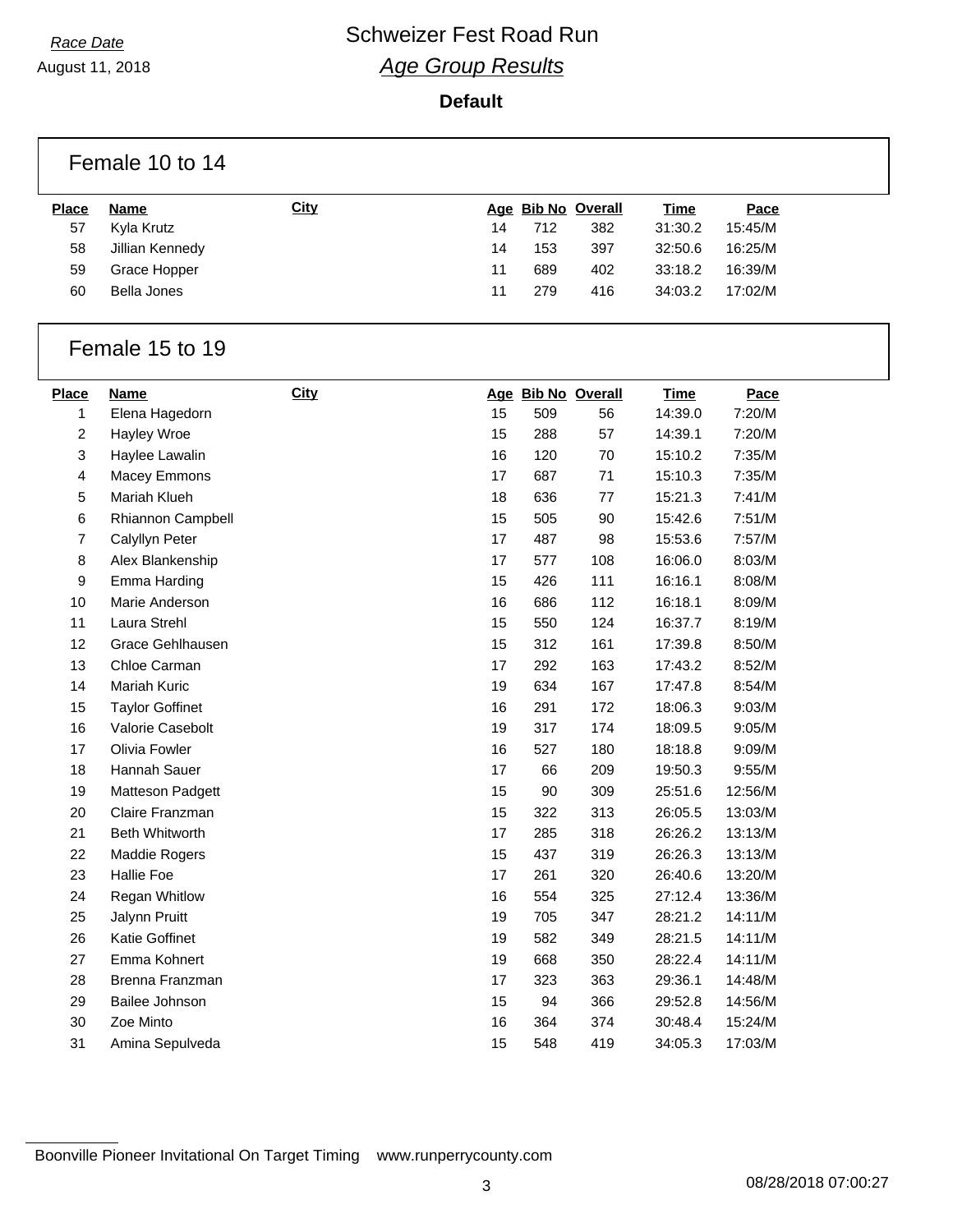August 11, 2018

### **Default**

|                | Female 20 to 24      |             |    |     |                    |         |         |  |
|----------------|----------------------|-------------|----|-----|--------------------|---------|---------|--|
| <b>Place</b>   | Name                 | <b>City</b> |    |     | Age Bib No Overall | Time    | Pace    |  |
| 1              | <b>Bailey Powell</b> |             | 22 | 185 | 86                 | 15:38.6 | 7:49/M  |  |
| $\overline{2}$ | Morgan Jenning       |             | 23 | 664 | 94                 | 15:50.9 | 7:55/M  |  |
| 3              | Morgan Minto         |             | 24 | 434 | 178                | 18:15.5 | 9:08/M  |  |
| 4              | Allison Scheer       |             | 24 | 259 | 287                | 23:51.8 | 11:56/M |  |
| 5              | <b>Natalie Peter</b> |             | 21 | 38  | 288                | 23:52.9 | 11:56/M |  |
| 6              | <b>Addie Terry</b>   |             | 22 | 18  | 348                | 28:21.5 | 14:11/M |  |
| $\overline{7}$ | Nicole Pepper        |             | 23 | 187 | 414                | 34:02.1 | 17:01/M |  |
| 8              | McKenzie Hayes       |             | 24 | 133 | 427                | 34:27.2 | 17:14/M |  |
| 9              | Charissa Schuetz     |             | 23 | 46  | 428                | 34:27.3 | 17:14/M |  |
| 10             | Marrisa Marin        |             | 23 | 408 | 436                | 34:49.8 | 17:25/M |  |

### Female 25 to 29

| <b>Place</b>   | Name                         | <b>City</b> |    |     | Age Bib No Overall | <u>Time</u> | Pace    |
|----------------|------------------------------|-------------|----|-----|--------------------|-------------|---------|
| 1              | Katelyn Gehlhausen           |             | 29 | 157 | 80                 | 15:31.3     | 7:46/M  |
| $\overline{2}$ | Brianna Jarboe               |             | 27 | 684 | 125                | 16:41.9     | 8:21/M  |
| 3              | <b>Blaire Linn-Neighbors</b> |             | 26 | 682 | 171                | 18:05.3     | 9:03/M  |
| 4              | <b>Brittney Bateman</b>      |             | 27 | 652 | 188                | 19:01.3     | 9:31/M  |
| 5              | <b>Brittany Roark</b>        |             | 28 | 61  | 200                | 19:26.5     | 9:43/M  |
| 6              | Nicky Broeske                |             | 25 | 258 | 217                | 20:32.9     | 10:16/M |
| 7              | Samantha Ballman             |             | 28 | 160 | 261                | 22:20.5     | 11:10/M |
| 8              | Marianne Krueger             |             | 29 | 100 | 271                | 22:46.9     | 11:23/M |
| 9              | Jennifer Dinkel              |             | 25 | 335 | 279                | 23:13.1     | 11:37/M |
| 10             | <b>Bethany Peter</b>         |             | 26 | 602 | 326                | 27:21.6     | 13:41/M |
| 11             | Chelsea Thomas               |             | 26 | 214 | 355                | 29:01.4     | 14:31/M |
| 12             | Casi Jochim                  |             | 28 | 189 | 356                | 29:02.0     | 14:31/M |
| 13             | Katie Marsh                  |             | 29 | 450 | 389                | 32:10.7     | 16:05/M |
| 14             | Kyla Schroeder               |             | 27 | 123 | 405                | 33:22.2     | 16:41/M |
| 15             | <b>Brooke Birchler</b>       |             | 25 | 127 | 438                | 34:59.9     | 17:30/M |
| 16             | Kelly Merry                  |             | 25 | 593 | 450                | 35:50.8     | 17:55/M |
| 17             | Katie Elder                  |             | 25 | 469 | 478                | 41:43.2     | 20:52/M |
| 18             | Abbey Moman                  |             | 28 | 470 | 479                | 41:43.8     | 20:52/M |
| 19             | Hannah Moman                 |             | 27 | 471 | 480                | 41:44.6     | 20:52/M |

### Female 30 to 34

| <b>Place</b> | Name            | <u>City</u> |    | Age Bib No Overall |     | <u>Time</u> | <u>Pace</u> |
|--------------|-----------------|-------------|----|--------------------|-----|-------------|-------------|
|              | Heather Kennedy |             | 32 | 150                | 126 | 16:42.0     | 8:21/M      |
|              | Heather Heck    |             | 30 | 411                | 141 | 17:01.9     | 8:31/M      |
|              | Breana Deorto   |             | 33 | 396                | 147 | 17:09.3     | 8:35/M      |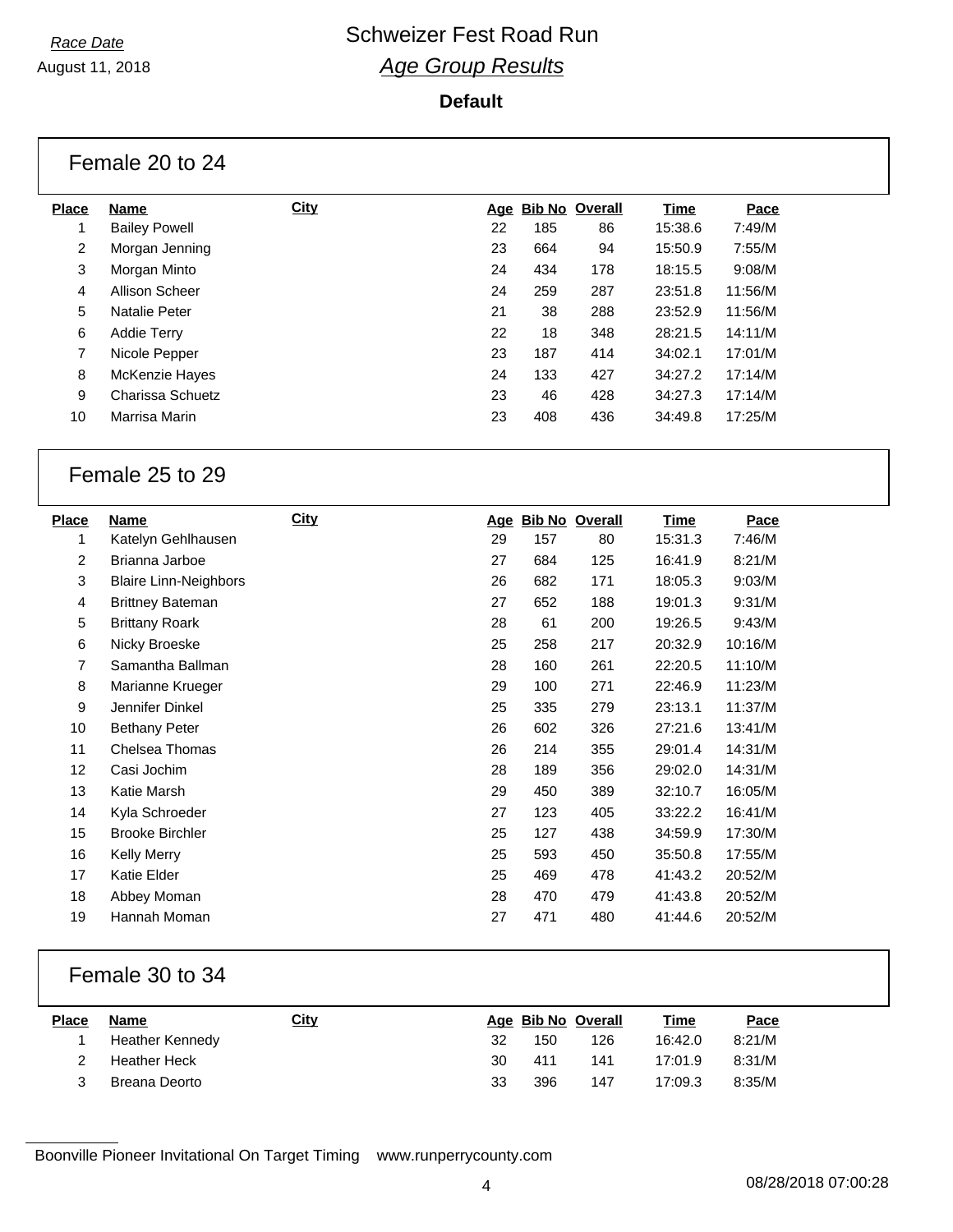August 11, 2018

#### **Default**

|                | Female 30 to 34   |             |    |     |                    |             |         |
|----------------|-------------------|-------------|----|-----|--------------------|-------------|---------|
| <b>Place</b>   | Name              | <b>City</b> |    |     | Age Bib No Overall | <b>Time</b> | Pace    |
| 4              | Amber Taylor      |             | 31 | 11  | 236                | 21:13.4     | 10:37/M |
| 5              | Kourtney Casebolt |             | 34 | 318 | 297                | 24:07.3     | 12:04/M |
| 6              | Christy Dickman   |             | 33 | 345 | 361                | 29:21.6     | 14:41/M |
| $\overline{7}$ | Allison Krueger   |             | 32 | 101 | 384                | 31:47.0     | 15:54/M |
| 8              | Cassie Holmes     |             | 30 | 379 | 390                | 32:14.5     | 16:07/M |
| 9              | Erin Emerson      |             | 32 | 502 | 399                | 32:57.5     | 16:29/M |
| 10             | Nikki Meunier     |             | 32 | 200 | 408                | 33:24.4     | 16:42/M |
| 11             | Amanda Bickford   |             | 30 | 494 | 411                | 33:36.2     | 16:48/M |
| 12             | Andrea Maddox     |             | 30 | 477 | 412                | 33:36.8     | 16:48/M |
| 13             | Myra Kieser       |             | 32 | 282 | 418                | 34:04.0     | 17:02/M |
| 14             | Kimi Powers       |             | 30 | 368 | 433                | 34:38.8     | 17:19/M |
| 15             | Lesli Spinner     |             | 34 | 610 | 468                | 38:07.4     | 19:04/M |
| 16             | Angie Foury       |             | 33 | 402 | 470                | 38:13.2     | 19:07/M |

### Female 35 to 39

| <b>Place</b> | Name                    | <b>City</b> |    | Age Bib No Overall |     | <b>Time</b> | Pace    |
|--------------|-------------------------|-------------|----|--------------------|-----|-------------|---------|
| 1            | Jessica Phillips        |             | 37 | 56                 | 113 | 16:18.7     | 8:09/M  |
| 2            | Ashley Robinson         |             | 37 | 706                | 116 | 16:25.2     | 8:13/M  |
| 3            | Anita Bruggeman         |             | 38 | 216                | 118 | 16:27.3     | 8:14/M  |
| 4            | Katie Martin            |             | 37 | 517                | 131 | 16:50.0     | 8:25/M  |
| 5            | Jill Yeager             |             | 35 | 137                | 159 | 17:37.1     | 8:49/M  |
| 6            | <b>Gretchen Schultz</b> |             | 39 | 670                | 173 | 18:08.8     | 9:04/M  |
| 7            | Wendy Freeman-Chann     |             | 37 | 399                | 211 | 20:00.5     | 10:00/M |
| 8            | Andrea Toy              |             | 38 | 353                | 230 | 21:09.7     | 10:35/M |
| 9            | Rachel Fortwendel       |             | 39 | 124                | 245 | 21:22.8     | 10:41/M |
| 10           | Amy Stephens            |             | 35 | 615                | 257 | 22:10.9     | 11:05/M |
| 11           | Miranda Krieg           |             | 36 | 170                | 291 | 24:02.0     | 12:01/M |
| 12           | Meghan Butler           |             | 38 | 181                | 308 | 25:27.6     | 12:44/M |
| 13           | Sara Kleeman            |             | 39 | 138                | 330 | 27:34.4     | 13:47/M |
| 14           | Kim Taylor              |             | 38 | 110                | 335 | 27:51.7     | 13:56/M |
| 15           | <b>Brooke Potter</b>    |             | 35 | 297                | 340 | 28:01.3     | 14:01/M |
| 16           | Jill Weedman            |             | 36 | 679                | 344 | 28:11.1     | 14:06/M |
| 17           | Kristen Hollinden       |             | 37 | 496                | 354 | 28:48.8     | 14:24/M |
| 18           | Lauren Knight           |             | 36 | 356                | 371 | 30:46.7     | 15:23/M |
| 19           | Theresa Chimento        |             | 38 | 104                | 377 | 31:08.3     | 15:34/M |
| 20           | Dana Franzman           |             | 39 | 321                | 424 | 34:11.6     | 17:06/M |
| 21           | Melinda Jacob           |             | 39 | 423                | 464 | 37:43.2     | 18:52/M |
|              |                         |             |    |                    |     |             |         |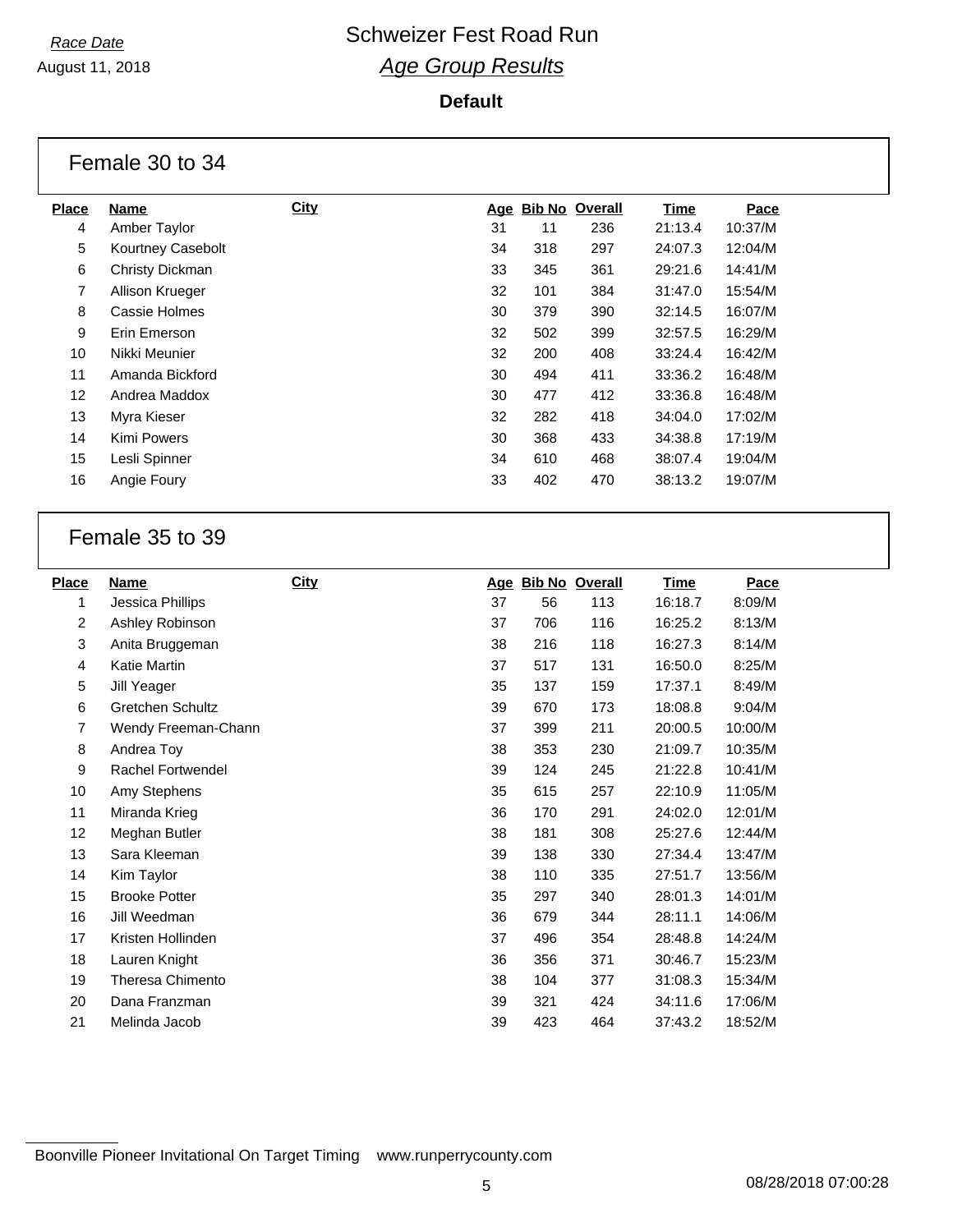August 11, 2018

#### **Default**

|                | Female 40 to 44      |             |    |     |                    |             |         |  |
|----------------|----------------------|-------------|----|-----|--------------------|-------------|---------|--|
| <b>Place</b>   | Name                 | <b>City</b> |    |     | Age Bib No Overall | <b>Time</b> | Pace    |  |
| 1              | Sophia Ettensohn     |             | 44 | 452 | 137                | 16:55.9     | 8:28/M  |  |
| 2              | Julie DeJarnette     |             | 40 | 349 | 139                | 17:01.4     | 8:31/M  |  |
| 3              | <b>Kelley Click</b>  |             | 43 | 711 | 185                | 18:49.3     | 9:25/M  |  |
| 4              | Tara Edwards         |             | 44 | 256 | 187                | 18:52.6     | 9:26/M  |  |
| 5              | Rebecca Cronin       |             | 43 | 559 | 198                | 19:23.1     | 9:42/M  |  |
| 6              | <b>Brandi Hess</b>   |             | 40 | 348 | 280                | 23:15.2     | 11:38/M |  |
| $\overline{7}$ | <b>Brandy Aubrey</b> |             | 43 | 680 | 307                | 25:27.3     | 12:44/M |  |
| 8              | Chris Allen          |             | 42 | 589 | 322                | 26:56.0     | 13:28/M |  |
| 9              | Leah Ambler          |             | 40 | 143 | 331                | 27:34.9     | 13:47/M |  |
| 10             | Celeste Phillips     |             | 42 | 96  | 391                | 32:16.3     | 16:08/M |  |
| 11             | Jennifer Hopper      |             | 41 | 691 | 395                | 32:44.5     | 16:22/M |  |
| 12             | Jennifer Kieser      |             | 41 | 278 | 417                | 34:03.6     | 17:02/M |  |
| 13             | Stephanie James      |             | 43 | 76  | 444                | 35:20.5     | 17:40/M |  |
| 14             | Kim Gengelbach       |             | 43 | 81  | 447                | 35:46.3     | 17:53/M |  |
| 15             | Deirdre Mundy        |             | 40 | 415 | 467                | 38:00.9     | 19:00/M |  |
| 16             | Kimberly Arndt       |             | 40 | 675 | 476                | 40:48.9     | 20:24/M |  |

### Female 45 to 49

| <b>Place</b>   | Name                  | <b>City</b> |    | Age Bib No Overall |     | <b>Time</b> | Pace    |
|----------------|-----------------------|-------------|----|--------------------|-----|-------------|---------|
|                | Jennifer Land         |             | 46 | 209                | 117 | 16:26.3     | 8:13/M  |
| $\overline{2}$ | Debbie Konerding      |             | 49 | 387                | 196 | 19:12.6     | 9:36/M  |
| 3              | Kelli Hubert          |             | 45 | 68                 | 212 | 20:13.2     | 10:07/M |
| 4              | <b>Stacey Byers</b>   |             | 48 | 74                 | 229 | 21:07.4     | 10:34/M |
| 5              | Debbie Lee            |             | 49 | 655                | 248 | 21:28.9     | 10:44/M |
| 6              | Carolyn Williams      |             | 49 | 177                | 317 | 26:20.2     | 13:10/M |
| 7              | Kim LaGrange          |             | 45 | 596                | 422 | 34:06.8     | 17:03/M |
| 8              | Katrina Whitworth     |             | 45 | 685                | 425 | 34:13.1     | 17:07/M |
| 9              | <b>Holly Stephens</b> |             | 47 | 30                 | 430 | 34:31.2     | 17:16/M |
| 10             | Jay Hohne             |             | 46 | 569                | 445 | 35:21.4     | 17:41/M |
| 11             | Kena Bolin            |             | 47 | 156                | 457 | 36:41.3     | 18:21/M |
|                |                       |             |    |                    |     |             |         |

### Female 50 to 54

| <b>Place</b> | Name            | <u>City</u> |    | Age Bib No Overall |     | Time    | Pace    |
|--------------|-----------------|-------------|----|--------------------|-----|---------|---------|
|              | Kamela Krouskos |             | 53 | 708                | 197 | 19:22.6 | 9:41/M  |
|              | Diana Schaefer  |             | 54 | 401                | 202 | 19:28.7 | 9:44/M  |
|              | Carol Schwoeppe |             | 51 | 190                | 256 | 22:03.9 | 11:02/M |
| 4            | Jean Miller     |             | 54 | 338                | 281 | 23:18.2 | 11:39/M |
| 5            | Teri Hagan      |             | 52 | 307                | 289 | 23:53.2 | 11:57/M |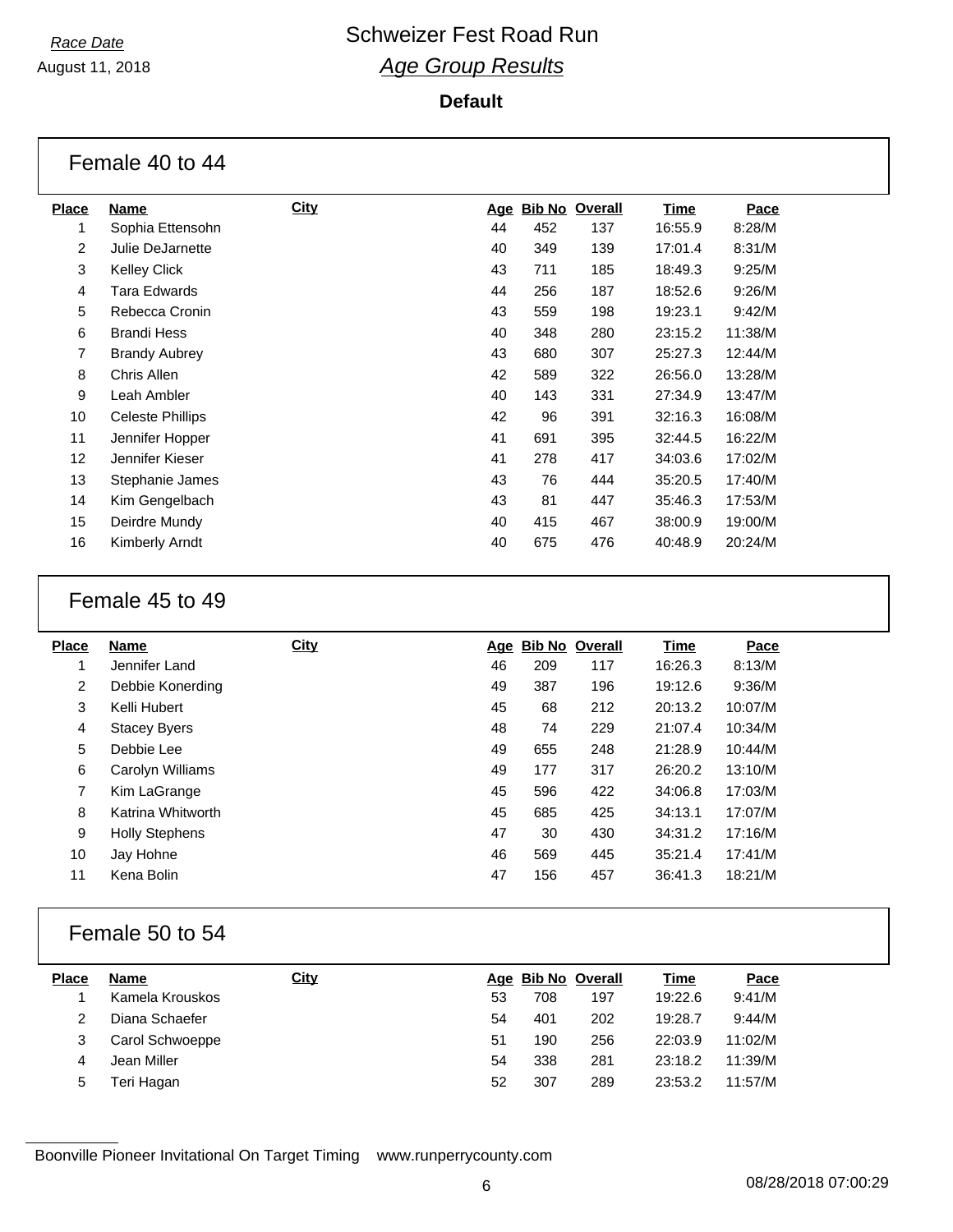August 11, 2018

#### **Default**

|                 | Female 50 to 54    |             |            |     |                       |             |         |  |
|-----------------|--------------------|-------------|------------|-----|-----------------------|-------------|---------|--|
| <b>Place</b>    | <b>Name</b>        | <b>City</b> | <u>Age</u> |     | <b>Bib No Overall</b> | <b>Time</b> | Pace    |  |
| 6               | Debbi Carlson      |             | 51         | 370 | 293                   | 24:04.2     | 12:02/M |  |
| $\overline{7}$  | Joyce Stath        |             | 51         | 575 | 327                   | 27:22.0     | 13:41/M |  |
| 8               | <b>Holly Minto</b> |             | 51         | 53  | 373                   | 30:48.1     | 15:24/M |  |
| 9               | Laura Strassell    |             | 54         | 697 | 375                   | 31:01.0     | 15:31/M |  |
| 10              | Debbie Krieg       |             | 51         | 195 | 403                   | 33:20.7     | 16:40/M |  |
| 11              | Debbie Reed        |             | 54         | 458 | 420                   | 34:06.0     | 17:03/M |  |
| 12 <sub>2</sub> | Angie Foe          |             | 53         | 262 | 432                   | 34:38.3     | 17:19/M |  |
| 13              | Julie Paris        |             | 52         | 508 | 437                   | 34:59.5     | 17:30/M |  |
| 14              | <b>Kathy Merry</b> |             | 53         | 421 | 451                   | 35:51.9     | 17:56/M |  |
| 15              | Vicki Jacob        |             | 52         | 422 | 465                   | 37:44.1     | 18:52/M |  |
| 16              | Melissa Hoffman    |             | 51         | 491 | 474                   | 38:42.3     | 19:21/M |  |
| 17              | Carla Moman        |             | 53         | 472 | 481                   | 41:45.3     | 20:53/M |  |
| 18              | Cindy Hildenbrandt |             | 54         | 186 | 482                   | 41:45.5     | 20:53/M |  |

### Female 55 to 59

| <b>Place</b> | <b>Name</b>           | <b>City</b> |    | Age Bib No Overall |     | <b>Time</b> | Pace    |
|--------------|-----------------------|-------------|----|--------------------|-----|-------------|---------|
| 1            | Jane Goffinet         |             | 55 | 246                | 146 | 17:09.0     | 8:35/M  |
| 2            | Laurie Dinkel         |             | 58 | 334                | 181 | 18:27.6     | 9:14/M  |
| 3            | Lynn Fravell          |             | 55 | 36                 | 213 | 20:21.4     | 10:11/M |
| 4            | Julie Hauser          |             | 57 | 252                | 240 | 21:15.0     | 10:38/M |
| 5            | <b>Theresa Conner</b> |             | 55 | 643                | 260 | 22:12.5     | 11:06/M |
| 6            | Carol Zellers         |             | 57 | 337                | 311 | 25:55.9     | 12:58/M |
| 7            | Cindy LaGrange        |             | 57 | 238                | 333 | 27:37.4     | 13:49/M |
| 8            | Jerri Clark           |             | 56 | 417                | 338 | 27:56.6     | 13:58/M |
| 9            | Susan Heck            |             | 56 | 17                 | 339 | 27:58.5     | 13:59/M |
| 10           | Lorri Brune           |             | 55 | 9                  | 343 | 28:10.3     | 14:05/M |
| 11           | Debbie Elder          |             | 55 | 474                | 352 | 28:29.2     | 14:15/M |
| 12           | Kim Crockett          |             | 55 | 351                | 357 | 29:02.6     | 14:31/M |
| 13           | Kimberly Clayton      |             | 55 | 406                | 380 | 31:21.8     | 15:41/M |
| 14           | <b>Terri Bryant</b>   |             | 58 | 14                 | 381 | 31:22.6     | 15:41/M |
| 15           | Cindy Lampe           |             | 55 | 196                | 404 | 33:21.4     | 16:41/M |
| 16           | Debbie Metcalfe       |             | 59 | 661                | 413 | 33:39.6     | 16:50/M |
| 17           | Melody Baughman       |             | 55 | 457                | 421 | 34:06.3     | 17:03/M |
| 18           | Beth Bumm             |             | 58 | 29                 | 431 | 34:32.1     | 17:16/M |
| 19           | Lou Ann Backer        |             | 56 | 169                | 459 | 36:44.8     | 18:22/M |
| 20           | Linda Minto           |             | 57 | 365                | 460 | 36:45.4     | 18:23/M |
| 21           | Clara Williams        |             | 58 | 461                | 466 | 37:48.1     | 18:54/M |
| 22           | Joyce Parker          |             | 55 | 462                | 473 | 38:41.4     | 19:21/M |
|              |                       |             |    |                    |     |             |         |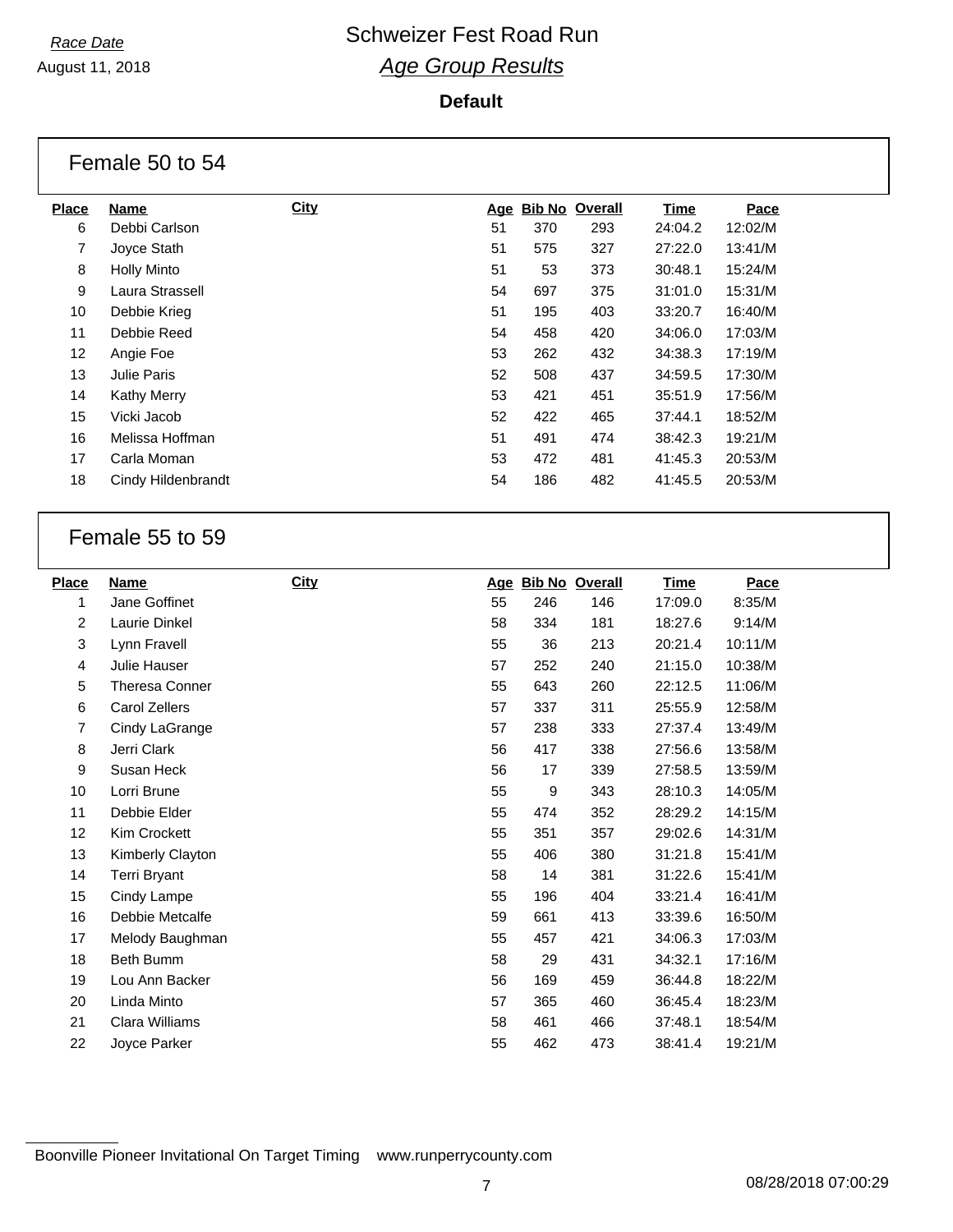August 11, 2018

#### **Default**

|                 | Female 60 to 69         |      |            |     |                       |         |         |  |  |  |  |
|-----------------|-------------------------|------|------------|-----|-----------------------|---------|---------|--|--|--|--|
| <b>Place</b>    | <b>Name</b>             | City | <u>Age</u> |     | <b>Bib No Overall</b> | Time    | Pace    |  |  |  |  |
| 1               | Lynda Turner            |      | 69         | 235 | 299                   | 24:31.3 | 12:16/M |  |  |  |  |
| $\overline{2}$  | Faye Schwartz           |      | 63         | 161 | 306                   | 25:13.0 | 12:37/M |  |  |  |  |
| 3               | Leanne LeClere          |      | 63         | 357 | 372                   | 30:47.0 | 15:24/M |  |  |  |  |
| 4               | Cindy Cain              |      | 61         | 380 | 376                   | 31:06.8 | 15:33/M |  |  |  |  |
| 5               | Linda Krueger           |      | 61         | 97  | 379                   | 31:13.0 | 15:37/M |  |  |  |  |
| 6               | Janna Chestnut          |      | 69         | 272 | 396                   | 32:45.2 | 16:23/M |  |  |  |  |
| $\overline{7}$  | Betty Cash              |      | 61         | 63  | 409                   | 33:30.1 | 16:45/M |  |  |  |  |
| 8               | Doris Jean Krutz        |      | 68         | 88  | 446                   | 35:42.5 | 17:51/M |  |  |  |  |
| 9               | Libby Gengelbach        |      | 65         | 83  | 448                   | 35:46.5 | 17:53/M |  |  |  |  |
| 10              | Karen James             |      | 60         | 84  | 449                   | 35:47.0 | 17:54/M |  |  |  |  |
| 11              | Sheila Rearden          |      | 67         | 194 | 454                   | 36:04.7 | 18:02/M |  |  |  |  |
| 12 <sup>°</sup> | <b>Beverly Devillez</b> |      | 69         | 466 | 455                   | 36:05.9 | 18:03/M |  |  |  |  |
| 13              | Carolyn Hawkins         |      | 68         | 560 | 456                   | 36:11.8 | 18:06/M |  |  |  |  |
| 14              | Mary Lock               |      | 63         | 394 | 458                   | 36:42.4 | 18:21/M |  |  |  |  |
| 15              | Jeanie Labhart          |      | 60         | 80  | 461                   | 37:33.2 | 18:47/M |  |  |  |  |
|                 |                         |      |            |     |                       |         |         |  |  |  |  |

### Female 70 and Over

| <b>Place</b> | Name           | <u>City</u> |     | Age Bib No Overall |     | Time    | <u>Pace</u> |
|--------------|----------------|-------------|-----|--------------------|-----|---------|-------------|
|              | Nancy Ludwig   |             | 73. | 330                | 370 | 30:10.3 | 15:05/M     |
|              | Elva Dickman   |             | 79  | 16                 | 435 | 34:48.8 | 17:24/M     |
| 3            | Mary Kay Elder |             | 74  | 468                | 477 | 41:42.0 | 20:51/M     |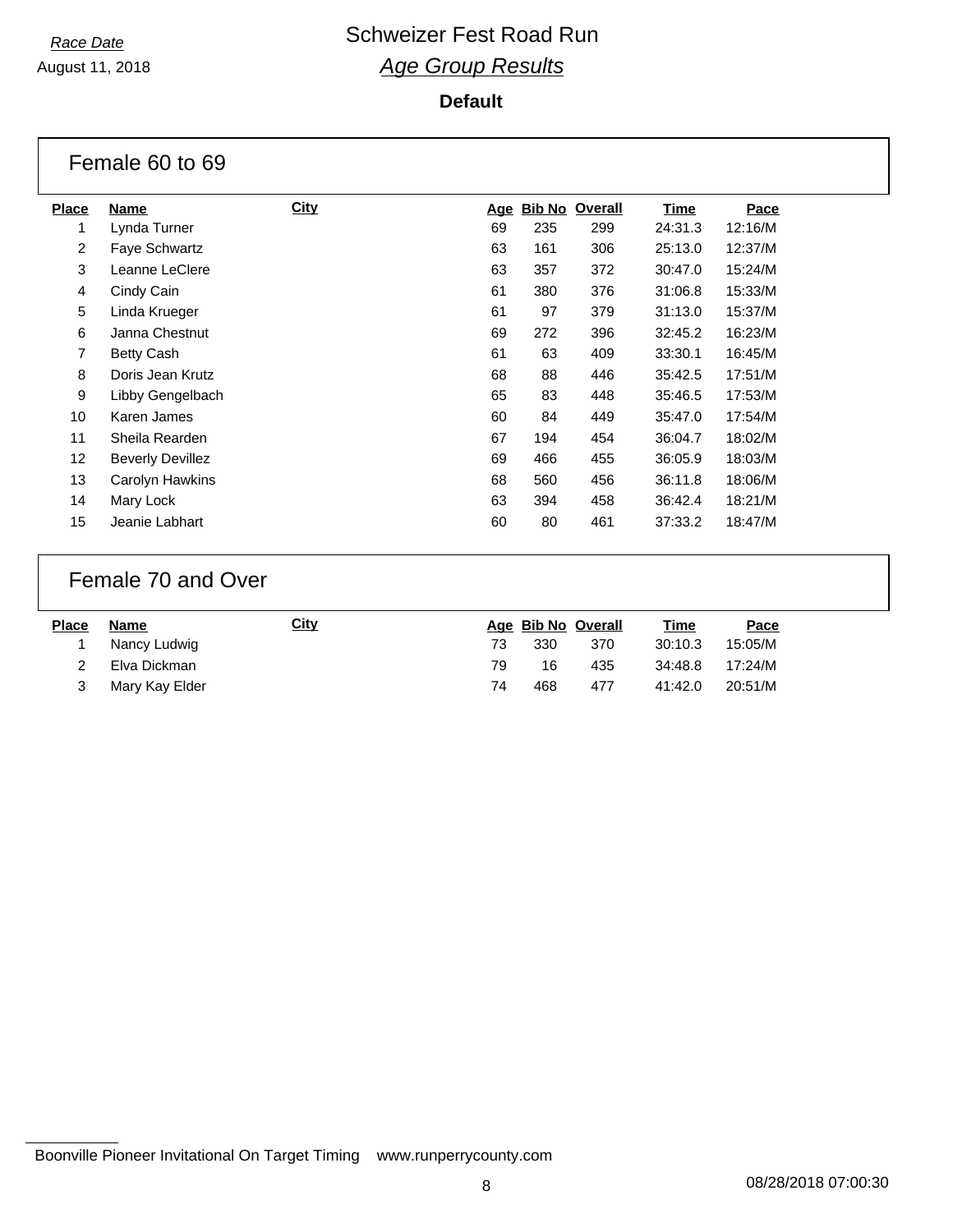August 11, 2018

#### **Default**

|                | Male 9 and Under          |      |                |     |                    |         |         |
|----------------|---------------------------|------|----------------|-----|--------------------|---------|---------|
| <b>Place</b>   | <b>Name</b>               | City |                |     | Age Bib No Overall | Time    | Pace    |
| 1              | <b>Brody Ford</b>         |      | 8              | 650 | 119                | 16:27.9 | 8:14/M  |
| 2              | <b>Emmitt Meserve</b>     |      | 8              | 681 | 135                | 16:54.4 | 8:27/M  |
| 3              | <b>Brody Biever</b>       |      | 9              | 639 | 148                | 17:10.3 | 8:35/M  |
| 4              | Owen Hubert               |      | 9              | 269 | 165                | 17:46.2 | 8:53/M  |
| 5              | Max Anderson              |      | 9              | 295 | 168                | 17:49.3 | 8:55/M  |
| 6              | <b>Reid Butler</b>        |      | 9              | 183 | 235                | 21:13.2 | 10:37/M |
| $\overline{7}$ | John Pomeroy              |      | 8              | 27  | 249                | 21:39.1 | 10:50/M |
| 8              | <b>Brennan Fenwick</b>    |      | 8              | 453 | 251                | 21:47.2 | 10:54/M |
| 9              | Ezra Knight               |      | 6              | 359 | 258                | 22:11.6 | 11:06/M |
| 10             | <b>Jax Zellers</b>        |      | 8              | 130 | 262                | 22:21.8 | 11:11/M |
| 11             | Sawyer Parke              |      | 9              | 221 | 266                | 22:33.1 | 11:17/M |
| 12             | Ian Hollinden             |      | 6              | 495 | 285                | 23:45.3 | 11:53/M |
| 13             | Nate Hollinden            |      | 8              | 580 | 286                | 23:45.5 | 11:53/M |
| 14             | <b>Emmett Krieg</b>       |      | $\overline{7}$ | 172 | 298                | 24:09.3 | 12:05/M |
| 15             | Owen Butler               |      | 9              | 182 | 314                | 26:07.2 | 13:04/M |
| 16             | Layne Cail                |      | 6              | 576 | 324                | 27:04.4 | 13:32/M |
| 17             | Grayson Hollinden         |      | 6              | 663 | 329                | 27:27.7 | 13:44/M |
| 18             | Ty Chestnut               |      | 8              | 69  | 336                | 27:53.9 | 13:57/M |
| 19             | <b>Elliottt Hollinden</b> |      | 8              | 498 | 353                | 28:48.2 | 14:24/M |
| 20             | Luke Pomeroy              |      | 5              | 28  | 385                | 31:47.8 | 15:54/M |
| 21             | Jackson Kennedy           |      | 5              | 152 | 393                | 32:25.5 | 16:13/M |
| 22             | <b>Elliott Emerson</b>    |      | 6              | 504 | 398                | 32:56.6 | 16:28/M |
| 23             | <b>Trent Foury</b>        |      | 4              | 404 | 469                | 38:11.9 | 19:06/M |

### Male 10 to 14

| <b>Place</b>      | Name             | <b>City</b> |    |     | Age Bib No Overall | Time    | Pace   |
|-------------------|------------------|-------------|----|-----|--------------------|---------|--------|
| 1                 | Thomas Ashby     |             | 13 | 381 | 5                  | 10:56.6 | 5:28/M |
| $\overline{2}$    | Lewis Kaufman    |             | 14 | 115 | 7                  | 11:01.6 | 5:31/M |
| 3                 | Alec Kaufman     |             | 14 | 114 | 15                 | 11:41.1 | 5:51/M |
| 4                 | Pierce Lashley   |             | 11 | 633 | 17                 | 11:50.0 | 5:55/M |
| 5                 | Kelby Glenn      |             | 13 | 574 | 18                 | 11:56.4 | 5:58/M |
| 6                 | Brayden Lain     |             | 13 | 105 | 19                 | 11:57.1 | 5:59/M |
| 7                 | Talon Jennings   |             | 12 | 244 | 23                 | 12:38.9 | 6:19/M |
| 8                 | Alden Marion     |             | 11 | 275 | 27                 | 12:50.2 | 6:25/M |
| 9                 | Seth Guillaume   |             | 13 | 148 | 28                 | 12:51.4 | 6:26/M |
| 10                | Ben Berkhouse    |             | 14 | 444 | 29                 | 13:08.8 | 6:34/M |
| 11                | Aidan Kotecki    |             | 13 | 393 | 34                 | 13:41.5 | 6:51/M |
| $12 \overline{ }$ | Landen Vinson    |             | 14 | 5   | 41                 | 14:10.0 | 7:05/M |
| 13                | Orrin Kaiser     |             | 12 | 392 | 42                 | 14:13.1 | 7:07/M |
| 14                | <b>Rex Roper</b> |             | 11 | 304 | 43                 | 14:13.2 | 7:07/M |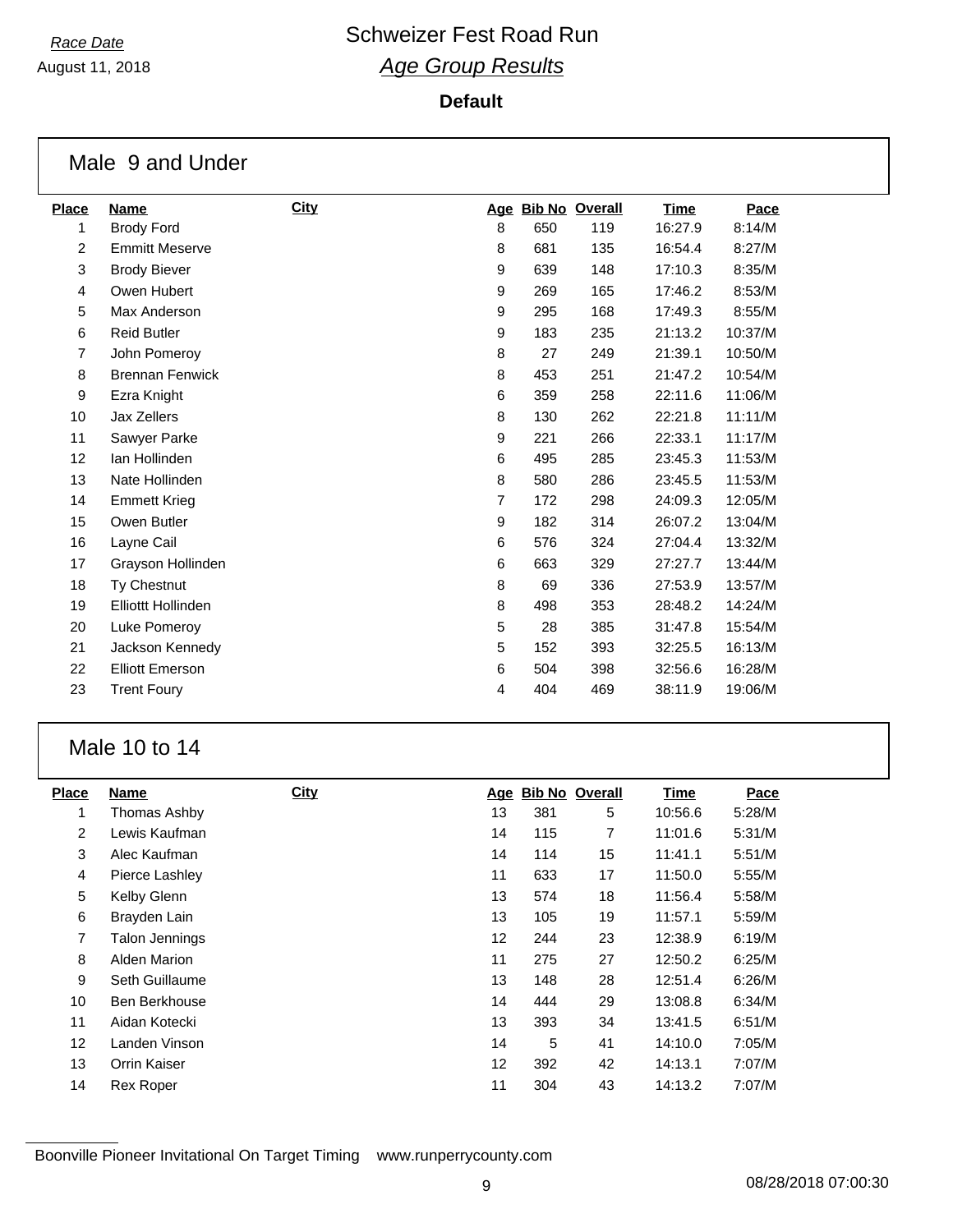August 11, 2018

**Default**

Male 10 to 14

| <b>Place</b> | <b>Name</b>           | <b>City</b> |    | Age Bib No Overall |     | <b>Time</b> | Pace    |
|--------------|-----------------------|-------------|----|--------------------|-----|-------------|---------|
| 15           | Joey Sommer           |             | 14 | 22                 | 46  | 14:24.1     | 7:12/M  |
| 16           | Aden Schwartz         |             | 11 | 660                | 47  | 14:27.0     | 7:14/M  |
| 17           | Eliakim Lain          |             | 14 | 588                | 50  | 14:29.4     | 7:15/M  |
| 18           | <b>Braxten Biever</b> |             | 12 | 638                | 52  | 14:31.7     | 7:16/M  |
| 19           | Jacob Wilson          |             | 12 | 427                | 60  | 14:46.9     | 7:23/M  |
| 20           | Jordan Lindauer       |             | 12 | 24                 | 62  | 14:56.3     | 7:28/M  |
| 21           | Lance Klueh           |             | 11 | 637                | 63  | 14:58.9     | 7:29/M  |
| 22           | Nolan Gebhard         |             | 11 | 514                | 68  | 15:02.6     | 7:31/M  |
| 23           | Justin Fuchs          |             | 13 | 642                | 78  | 15:24.9     | 7:42/M  |
| 24           | Will Hammond          |             | 14 | 360                | 88  | 15:41.7     | 7:51/M  |
| 25           | Devin Toy             |             | 14 | 355                | 89  | 15:41.9     | 7:51/M  |
| 26           | Cameron Crawford      |             | 12 | 118                | 93  | 15:50.7     | 7:55/M  |
| 27           | Luke Taylor           |             | 13 | 108                | 96  | 15:52.0     | 7:56/M  |
| 28           | <b>Chase Martin</b>   |             | 14 | 340                | 102 | 15:55.1     | 7:58/M  |
| 29           | Aaron Ambler          |             | 11 | 142                | 104 | 16:00.5     | 8:00/M  |
| 30           | <b>Dexter Snow</b>    |             | 14 | 549                | 107 | 16:04.2     | 8:02/M  |
| 31           | Andrew Noble          |             | 11 | 703                | 120 | 16:30.3     | 8:15/M  |
| 32           | Luke Zellers          |             | 10 | 132                | 122 | 16:35.5     | 8:18/M  |
| 33           | Elijah Kleemann       |             | 10 | 608                | 127 | 16:43.5     | 8:22/M  |
| 34           | Jake Stephens         |             | 14 | 352                | 132 | 16:53.4     | 8:27/M  |
| 35           | Jacob Theis           |             | 11 | 566                | 143 | 17:07.7     | 8:34/M  |
| 36           | <b>Isaac Moore</b>    |             | 11 | 622                | 150 | 17:12.1     | 8:36/M  |
| 37           | <b>Ben Fortwendel</b> |             | 10 | 125                | 152 | 17:15.4     | 8:38/M  |
| 38           | Quinn Jackson         |             | 11 | 607                | 153 | 17:15.8     | 8:38/M  |
| 39           | Benjamin Kuric        |             | 12 | 515                | 160 | 17:39.5     | 8:50/M  |
| 40           | Evan Noble            |             | 14 | 702                | 162 | 17:42.8     | 8:51/M  |
| 41           | James Gregg           |             | 14 | 34                 | 179 | 18:16.3     | 9:08/M  |
| 42           | Michael Kicklighter   |             | 14 | 538                | 182 | 18:34.2     | 9:17/M  |
| 43           | Jack Hammond          |             | 11 | 361                | 189 | 19:04.4     | 9:32/M  |
| 44           | Tate Kleeman          |             | 12 | 570                | 219 | 20:39.5     | 10:20/M |
| 45           | Corbin Haughee        |             | 12 | 606                | 220 | 20:40.3     | 10:20/M |
| 46           | Ty Raven              |             | 10 | 78                 | 226 | 20:59.3     | 10:30/M |
| 47           | Logan Taylor          |             | 11 | 109                | 227 | 21:02.4     | 10:31/M |
| 48           | Kaiden Casebolt       |             | 12 | 315                | 254 | 21:53.6     | 10:57/M |
| 49           | Landon Bickford       |             | 12 | 492                | 278 | 23:06.3     | 11:33/M |
| 50           | Kason Naviaux         |             | 10 | 325                | 294 | 24:05.5     | 12:03/M |
| 51           | Will Hale             |             | 11 | 445                | 300 | 24:32.0     | 12:16/M |
| 52           | Parker James          |             | 12 | 75                 | 423 | 34:08.3     | 17:04/M |
| 53           | Daniel Gregg          |             | 13 | 32                 | 429 | 34:28.0     | 17:14/M |
| 54           | Carter Young          |             | 12 | 281                | 462 | 37:38.5     | 18:49/M |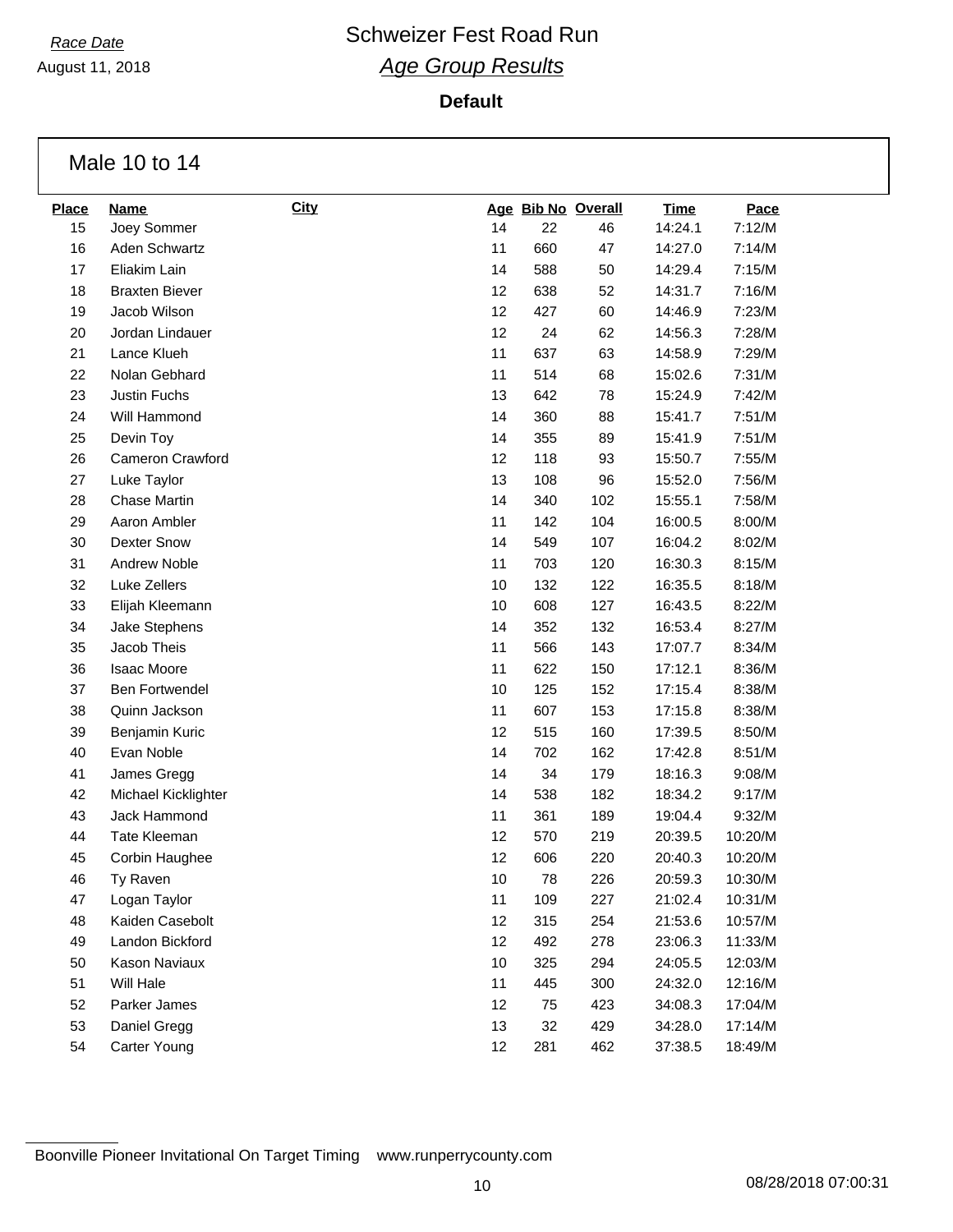August 11, 2018

**Default**

Male 15 to 19

| <b>Place</b>   | <b>Name</b>           | <b>City</b> |    |      | Age Bib No Overall | <b>Time</b> | Pace    |
|----------------|-----------------------|-------------|----|------|--------------------|-------------|---------|
| 1              | Ethan Dych            |             | 15 | 50   | 1                  | 10:28.5     | 5:14/M  |
| $\overline{c}$ | Dalton Barnett        |             | 17 | 400  | $\overline{c}$     | 10:44.9     | 5:22/M  |
| 3              | <b>Thomas Simpson</b> |             | 19 | 233  | 3                  | 10:53.3     | 5:27/M  |
| 4              | Leland Smith          |             | 15 | $10$ | 4                  | 10:54.6     | 5:27/M  |
| 5              | Leo Simpson           |             | 19 | 232  | 6                  | 11:01.3     | 5:31/M  |
| 6              | Hunter Brand          |             | 15 | 621  | 8                  | 11:02.0     | 5:31/M  |
| $\overline{7}$ | Jake Alvey            |             | 15 | 563  | 9                  | 11:04.7     | 5:32/M  |
| 8              | Nicholas Szemethy     |             | 15 | 613  | 10                 | 11:10.0     | 5:35/M  |
| 9              | <b>Blake Ridgon</b>   |             | 16 | 562  | 11                 | 11:16.5     | 5:38/M  |
| 10             | Ryan Payne            |             | 15 | 614  | 12                 | 11:19.7     | 5:40/M  |
| 11             | Justin Sandefur       |             | 15 | 564  | 13                 | 11:23.4     | 5:42/M  |
| 12             | Samuel Rogers         |             | 19 | 439  | 20                 | 12:18.7     | 6:09/M  |
| 13             | Ethan Bell            |             | 15 | 447  | 22                 | 12:38.9     | 6:19/M  |
| 14             | <b>Chase James</b>    |             | 16 | 591  | 24                 | 12:40.8     | 6:20/M  |
| 15             | Jonathan Theis        |             | 16 | 567  | 25                 | 12:41.3     | 6:21/M  |
| 16             | Joshua Chance         |             | 17 | 583  | 26                 | 12:42.8     | 6:21/M  |
| 17             | Jerry Gregg           |             | 16 | 35   | 31                 | 13:25.4     | 6:43/M  |
| 18             | <b>Taylor James</b>   |             | 17 | 77   | 36                 | 13:49.5     | 6:55/M  |
| 19             | Chris Clark           |             | 19 | 416  | 39                 | 14:01.8     | 7:01/M  |
| 20             | Drew Ettensohn        |             | 17 | 587  | 40                 | 14:07.6     | 7:04/M  |
| 21             | <b>Trenton Ingle</b>  |             | 15 | 47   | 53                 | 14:32.0     | 7:16/M  |
| 22             | <b>Milan Minto</b>    |             | 17 | 435  | 67                 | 15:02.5     | 7:31/M  |
| 23             | <b>Cameron Bland</b>  |             | 15 | 486  | 82                 | 15:34.4     | 7:47/M  |
| 24             | <b>Blake Padgett</b>  |             | 17 | 89   | 87                 | 15:41.1     | 7:51/M  |
| 25             | Ty Cronin             |             | 17 | 481  | 99                 | 15:53.7     | 7:57/M  |
| 26             | Colin Noble           |             | 16 | 701  | 110                | 16:14.6     | 8:07/M  |
| 27             | Daniel Mays           |             | 16 | 561  | 186                | 18:50.7     | 9:25/M  |
| 28             | Michael Inman         |             | 15 | 536  | 201                | 19:28.2     | 9:44/M  |
| 29             | Clay James            |             | 18 | 490  | 203                | 19:29.9     | 9:45/M  |
| 30             | Levi Simpson          |             | 17 | 488  | 204                | 19:30.4     | 9:45/M  |
| 31             | Colten Bland          |             | 17 | 485  | 205                | 19:30.7     | 9:45/M  |
| 32             | Gavin Poole           |             | 17 | 641  | 207                | 19:32.8     | 9:46/M  |
| 33             | Kage Kiplinger        |             | 18 | 65   | 210                | 19:50.5     | 9:55/M  |
| 34             | <b>Billy Seifert</b>  |             | 15 | 165  | 231                | 21:10.4     | 10:35/M |
| 35             | Diondre Jacob         |             | 15 | 346  | 233                | 21:11.0     | 10:36/M |
| 36             | Daniel Arellano       |             | 17 | 479  | 246                | 21:24.4     | 10:42/M |
| 37             | Kade Zabel            |             | 17 | 604  | 252                | 21:47.5     | 10:54/M |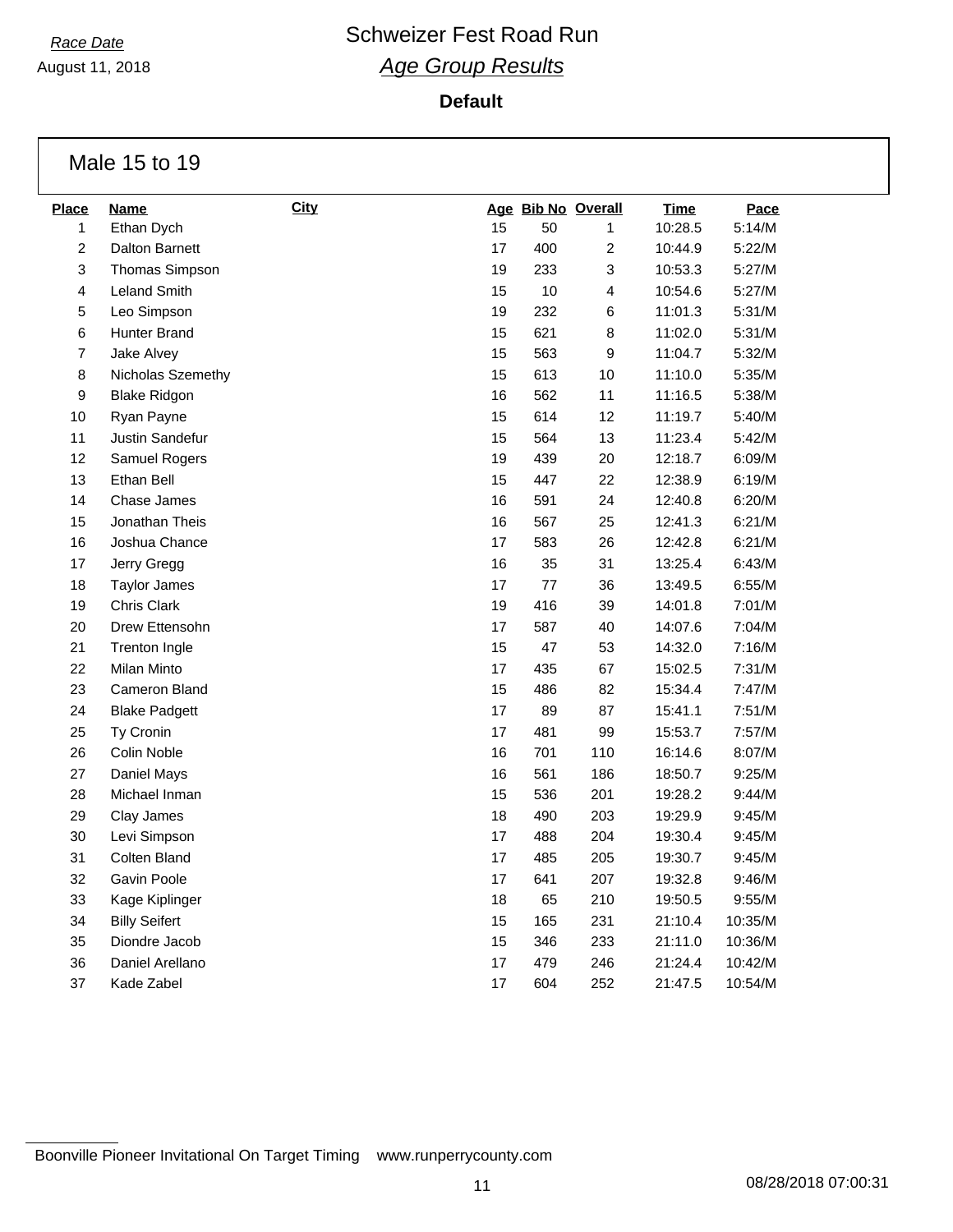August 11, 2018

#### **Default**

| Male 20 to 24 |  |  |
|---------------|--|--|
|               |  |  |

| Place | <b>Name</b>           | <b>City</b> |    |     | Age Bib No Overall | Time    | Pace    |
|-------|-----------------------|-------------|----|-----|--------------------|---------|---------|
| 1     | Aaron Pierrard        |             | 22 | 44  | 14                 | 11:31.2 | 5:46/M  |
| 2     | Donovan Ingle         |             | 21 | 499 | 16                 | 11:49.1 | 5:55/M  |
| 3     | Gabe Konerding        |             | 22 | 386 | 61                 | 14:51.1 | 7:26/M  |
| 4     | <b>Brandon Hughes</b> |             | 22 | 480 | 133                | 16:54.0 | 8:27/M  |
| 5     | Caleb Kuric           |             | 24 | 635 | 169                | 17:56.6 | 8:58/M  |
| 6     | Jacob Kelly           |             | 20 | 316 | 175                | 18:09.8 | 9:05/M  |
| 7     | Graham Chumley        |             | 24 | 456 | 177                | 18:15.0 | 9:08/M  |
| 8     | <b>Brian Krouskos</b> |             | 24 | 710 | 193                | 19:09.2 | 9:35/M  |
| 9     | Travis James          |             | 24 | 121 | 406                | 33:22.9 | 16:41/M |
|       |                       |             |    |     |                    |         |         |

### Male 25 to 29

| <b>Place</b> | Name                 | <b>City</b> |    | Age Bib No Overall |     | <b>Time</b> | Pace    |
|--------------|----------------------|-------------|----|--------------------|-----|-------------|---------|
| 1            | Derrick Hagedorn     |             | 28 | 669                | 21  | 12:21.6     | 6:11/M  |
| 2            | Jacob Bryant         |             | 26 | 15                 | 32  | 13:30.4     | 6:45/M  |
| 3            | J. Kyle Jarboe       |             | 28 | 478                | 33  | 13:32.2     | 6:46/M  |
| 4            | Dylan Kleemann       |             | 27 | 428                | 55  | 14:38.5     | 7:19/M  |
| 5            | <b>Berto Compas</b>  |             | 26 | 475                | 91  | 15:45.5     | 7:53/M  |
| 6            | <b>Colton Thomas</b> |             | 25 | 241                | 105 | 16:01.2     | 8:01/M  |
| 7            | Cole Konerding       |             | 29 | 389                | 121 | 16:31.7     | 8:16/M  |
| 8            | Bo Gibson            |             | 28 | 489                | 128 | 16:46.0     | 8:23/M  |
| 9            | Justin Kleemann      |             | 27 | 429                | 192 | 19:08.8     | 9:34/M  |
| 10           | <b>Troy Leistner</b> |             | 29 | 45                 | 275 | 23:00.3     | 11:30/M |
| 11           | Alex Scheer          |             | 26 | 257                | 292 | 24:03.0     | 12:02/M |
| 12           | <b>Andrew Utley</b>  |             | 25 | 51                 | 439 | 35:00.4     | 17:30/M |
| 13           | Logan Radcliffe      |             | 26 | 653                | 441 | 35:03.2     | 17:32/M |
|              |                      |             |    |                    |     |             |         |

### Male 30 to 34

| <b>Name</b>          | <b>City</b> |    |     |     | Time               | Pace    |
|----------------------|-------------|----|-----|-----|--------------------|---------|
| David Deorto         |             | 32 | 395 | 45  | 14:19.0            | 7:10/M  |
| Matt Kennedy         |             | 33 | 151 | 114 | 16:21.1            | 8:11/M  |
| <b>Brandon Roper</b> |             | 34 | 305 | 142 | 17:03.4            | 8:32/M  |
| Nick Weyer           |             | 33 | 354 | 157 | 17:28.9            | 8:44/M  |
| Darrin James         |             | 33 | 333 | 222 | 20:41.6            | 10:21/M |
| Tim Taylor           |             | 30 | 12  | 237 | 21:13.6            | 10:37/M |
| <b>Phil Zellers</b>  |             | 34 | 131 | 263 | 22:22.7            | 11:11/M |
| Ben Marsh            |             | 31 | 451 | 269 | 22:37.1            | 11:19/M |
| Dan Dorsey           |             | 32 | 99  | 272 | 22:47.2            | 11:24/M |
| Steven George        |             | 33 | 666 | 388 | 32:01.8            | 16:01/M |
|                      |             |    |     |     | Age Bib No Overall |         |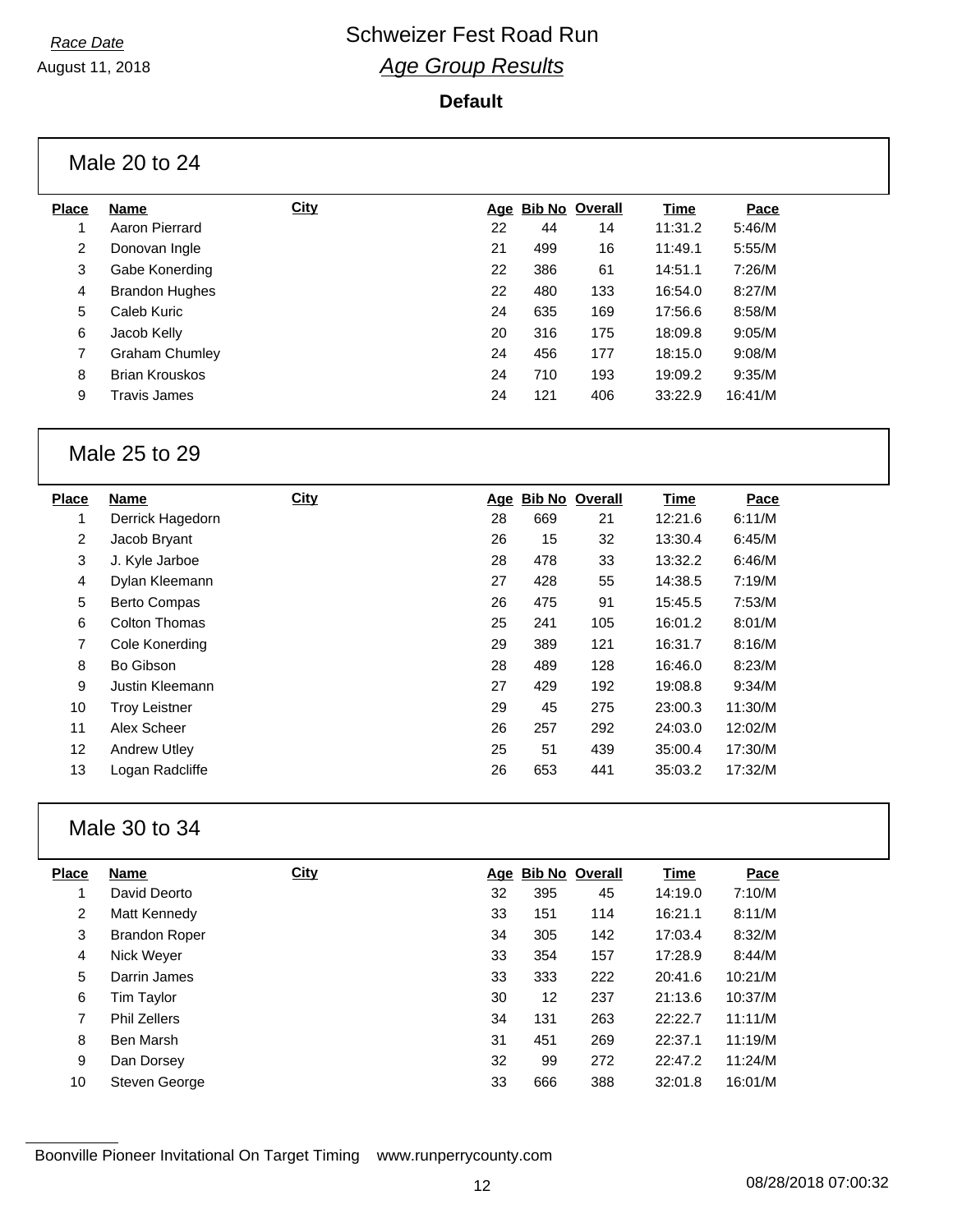August 11, 2018

#### **Default**

| Male 30 to 34  |                       |             |    |     |                    |             |         |
|----------------|-----------------------|-------------|----|-----|--------------------|-------------|---------|
| <b>Place</b>   | <b>Name</b>           | <b>City</b> |    |     | Age Bib No Overall | <b>Time</b> | Pace    |
| 11             | Jon Meunier           |             | 34 | 199 | 407                | 33:24.2     | 16:42/M |
| 12             | Daniel Bickford       |             | 33 | 493 | 410                | 33:35.7     | 16:48/M |
| 13             | Eric Foury            |             | 32 | 403 | 471                | 38:14.2     | 19:07/M |
|                | Male 35 to 39         |             |    |     |                    |             |         |
| <b>Place</b>   | <b>Name</b>           | <b>City</b> |    |     | Age Bib No Overall | <b>Time</b> | Pace    |
| 1              | Daniel Howe           |             | 37 | 384 | 30                 | 13:12.0     | 6:36/M  |
| 2              | <b>Eric Kieser</b>    |             | 35 | 283 | 37                 | 13:57.2     | 6:59/M  |
| 3              | Adam Krieg            |             | 36 | 171 | 191                | 19:07.3     | 9:34/M  |
| 4              | Jeff Casebolt         |             | 39 | 319 | 199                | 19:24.3     | 9:42/M  |
| 5              | <b>Matt Butler</b>    |             | 38 | 184 | 239                | 21:14.2     | 10:37/M |
| $\,6\,$        | Jason Combs           |             | 39 | 201 | 253                | 21:53.2     | 10:57/M |
| $\overline{7}$ | <b>Brandon Taylor</b> |             | 38 | 107 | 264                | 22:24.0     | 11:12/M |
| 8              | Eric Parke            |             | 37 | 223 | 267                | 22:33.7     | 11:17/M |
| 9              | Steven Weedman        |             | 36 | 91  | 346                | 28:19.9     | 14:10/M |
| 10             | Ryan Fortwendel       |             | 38 | 503 | 369                | 29:55.0     | 14:58/M |
| 11             | Tim Hill              |             | 36 | 534 | 392                | 32:25.4     | 16:13/M |
| 12             | Ryan Kieser           |             | 37 | 277 | 394                | 32:36.2     | 16:18/M |
|                |                       |             |    |     |                    |             |         |

### Male 40 to 44

| <b>Place</b> | <b>Name</b>             | <b>City</b> | Age | <b>Bib No Overall</b> |     | <u>Time</u> | Pace    |
|--------------|-------------------------|-------------|-----|-----------------------|-----|-------------|---------|
| 1            | Eric Kleeman            |             | 40  | 139                   | 44  | 14:14.6     | 7:07/M  |
| 2            | Karl Hinson             |             | 43  | 672                   | 92  | 15:50.1     | 7:55/M  |
| 3            | <b>Chris DeJarnette</b> |             | 44  | 350                   | 97  | 15:52.6     | 7:56/M  |
| 4            | Derek Kleemann          |             | 43  | 516                   | 103 | 15:59.3     | 8:00/M  |
| 5            | Jason Ambler            |             | 43  | 141                   | 106 | 16:02.6     | 8:01/M  |
| 6            | Michael Chann           |             | 44  | 398                   | 109 | 16:08.7     | 8:04/M  |
| 7            | <b>Matt Schultz</b>     |             | 43  | 671                   | 123 | 16:36.5     | 8:18/M  |
| 8            | Justin Wilkerson        |             | 43  | 178                   | 129 | 16:47.7     | 8:24/M  |
| 9            | Ryan Oberhausen         |             | 40  | 20                    | 195 | 19:11.2     | 9:36/M  |
| 10           | Jason Theis             |             | 41  | 667                   | 218 | 20:36.0     | 10:18/M |
| 11           | <b>Brandon Gordon</b>   |             | 43  | 677                   | 247 | 21:25.7     | 10:43/M |
| 12           | Jeff Martin             |             | 41  | 341                   | 259 | 22:12.1     | 11:06/M |
| 13           | Jason Martin            |             | 44  | 175                   | 301 | 24:33.4     | 12:17/M |
| 14           | <b>Patrick Rich</b>     |             | 43  | 41                    | 310 | 25:51.8     | 12:56/M |
| 15           | Jeff Chimento           |             | 43  | 103                   | 315 | 26:11.0     | 13:06/M |
| 16           | Glen Pomeroy            |             | 42  | 26                    | 386 | 31:50.2     | 15:55/M |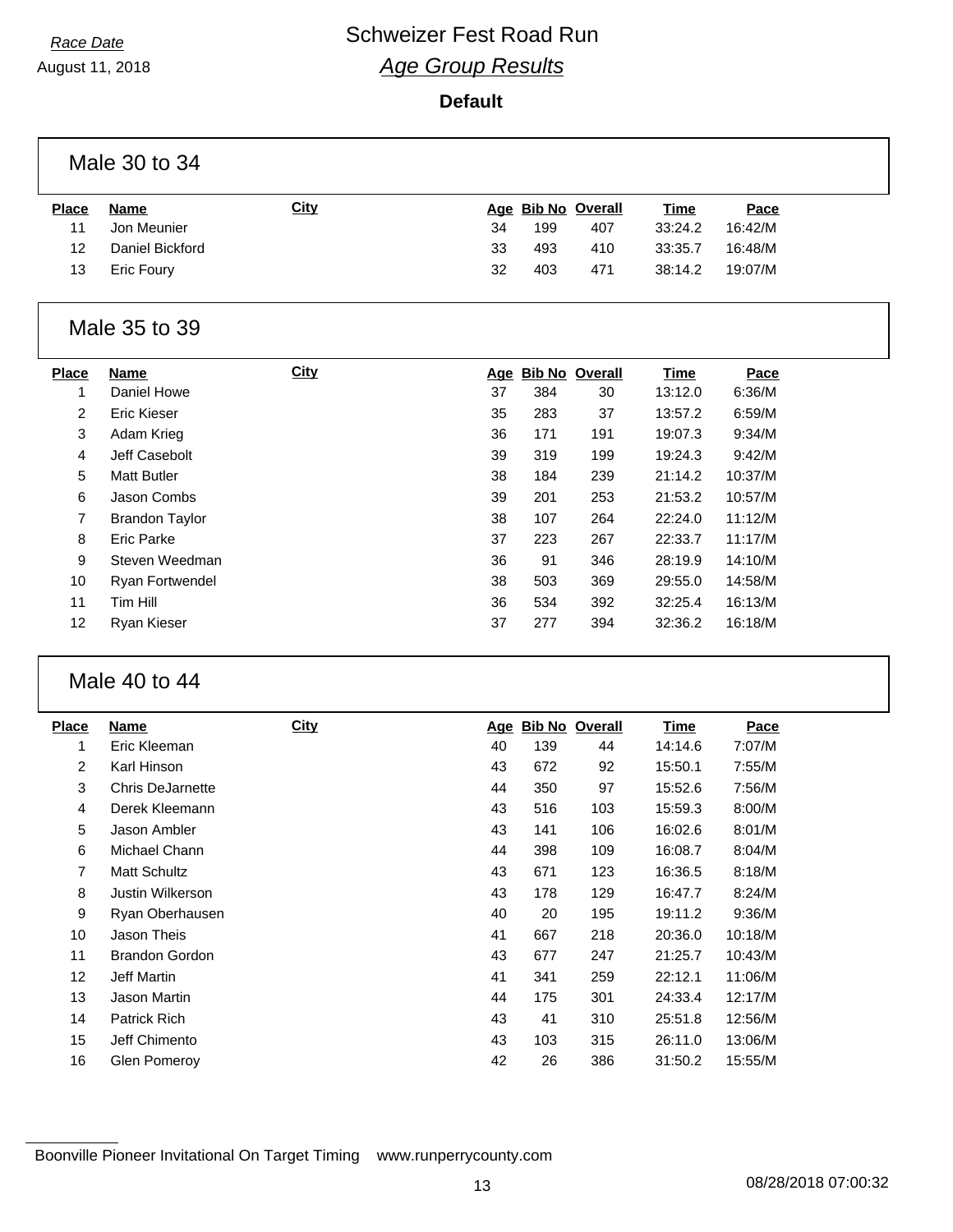August 11, 2018

#### **Default**

| Male 45 to 49           |                       |             |    |     |                    |             |         |  |  |
|-------------------------|-----------------------|-------------|----|-----|--------------------|-------------|---------|--|--|
| <b>Place</b>            | <b>Name</b>           | City        |    |     | Age Bib No Overall | <b>Time</b> | Pace    |  |  |
| 1                       | <b>Charles Foe</b>    |             | 48 | 260 | 76                 | 15:17.5     | 7:39/M  |  |  |
| $\overline{\mathbf{c}}$ | Rodney Crawford       |             | 47 | 117 | 100                | 15:53.9     | 7:57/M  |  |  |
| 3                       | Glenn Cronin          |             | 46 | 484 | 101                | 15:54.0     | 7:57/M  |  |  |
| 4                       | <b>Earl Borders</b>   |             | 48 | 698 | 305                | 25:11.3     | 12:36/M |  |  |
|                         | Male 50 to 54         |             |    |     |                    |             |         |  |  |
| <b>Place</b>            | <b>Name</b>           | <b>City</b> |    |     | Age Bib No Overall | <b>Time</b> | Pace    |  |  |
| 1                       | David Goffinet        |             | 52 | 249 | 145                | 17:08.7     | 8:34/M  |  |  |
| 2                       | Mike Hagan            |             | 52 | 306 | 238                | 21:13.9     | 10:37/M |  |  |
| 3                       | <b>Todd Minto</b>     |             | 53 | 52  | 358                | 29:06.1     | 14:33/M |  |  |
| 4                       | <b>Brian Noble</b>    |             | 54 | 219 | 359                | 29:08.1     | 14:34/M |  |  |
|                         | Male 55 to 59         |             |    |     |                    |             |         |  |  |
| <b>Place</b>            | <b>Name</b>           | <b>City</b> |    |     | Age Bib No Overall | <b>Time</b> | Pace    |  |  |
| $\mathbf{1}$            | Allen Brian           |             | 57 | 640 | 51                 | 14:29.5     | 7:15/M  |  |  |
| 2                       | Keith Pierrard        |             | 56 | 119 | 73                 | 15:13.6     | 7:37/M  |  |  |
| 3                       | <b>Tracy Minto</b>    |             | 55 | 433 | 184                | 18:45.6     | 9:23/M  |  |  |
| 4                       | <b>Steve Krouskos</b> |             | 55 | 709 | 194                | 19:09.9     | 9:35/M  |  |  |
| 5                       | Mike Carlson          |             | 58 | 369 | 273                | 22:50.9     | 11:25/M |  |  |
| 6                       | Tim Moman             |             | 55 | 473 | 284                | 23:45.0     | 11:53/M |  |  |
| 7                       | Jay Scott             |             | 57 | 644 | 302                | 25:03.1     | 12:32/M |  |  |
| 8                       | Jerry Gordon          |             | 57 | 688 | 332                | 27:36.9     | 13:48/M |  |  |
| 9                       | Jeff Minto            |             | 56 | 363 | 400                | 33:08.2     | 16:34/M |  |  |
| 10                      | Mark Hildenbrandt     |             | 55 | 188 | 415                | 34:02.2     | 17:01/M |  |  |
| 11                      | Larry Bryant          |             | 56 | 13  | 434                | 34:47.4     | 17:24/M |  |  |
| 12                      | Dave Hall             |             | 55 | 443 | 442                | 35:03.3     | 17:32/M |  |  |
| 13                      | Paul Kleemann         |             | 58 | 431 | 443                | 35:12.6     | 17:36/M |  |  |
| Male 60 to 69           |                       |             |    |     |                    |             |         |  |  |
| <b>Place</b>            | <b>Name</b>           | <b>City</b> |    |     | Age Bib No Overall | <b>Time</b> | Pace    |  |  |
| 1                       | Rick Buchanan         |             | 62 | 240 | 48                 | 14:27.9     | 7:14/M  |  |  |
| $\overline{2}$          | Jeff Miller           |             | 62 | 410 | 83                 | 15:36.6     | 7:48/M  |  |  |
| $\mathbf{3}$            | Dave Jonhannemann     |             | 62 | 385 | 216                | 20:27.0     | 10:14/M |  |  |
| 4                       | <b>Bob Sprinkle</b>   |             | 61 | 92  | 232                | 21:10.6     | 10:35/M |  |  |
| 5                       | <b>Brian Herwig</b>   |             | 63 | 25  | 250                | 21:40.8     | 10:50/M |  |  |
| 6                       | Don Corley            |             | 61 | 212 | 265                | 22:29.5     | 11:15/M |  |  |